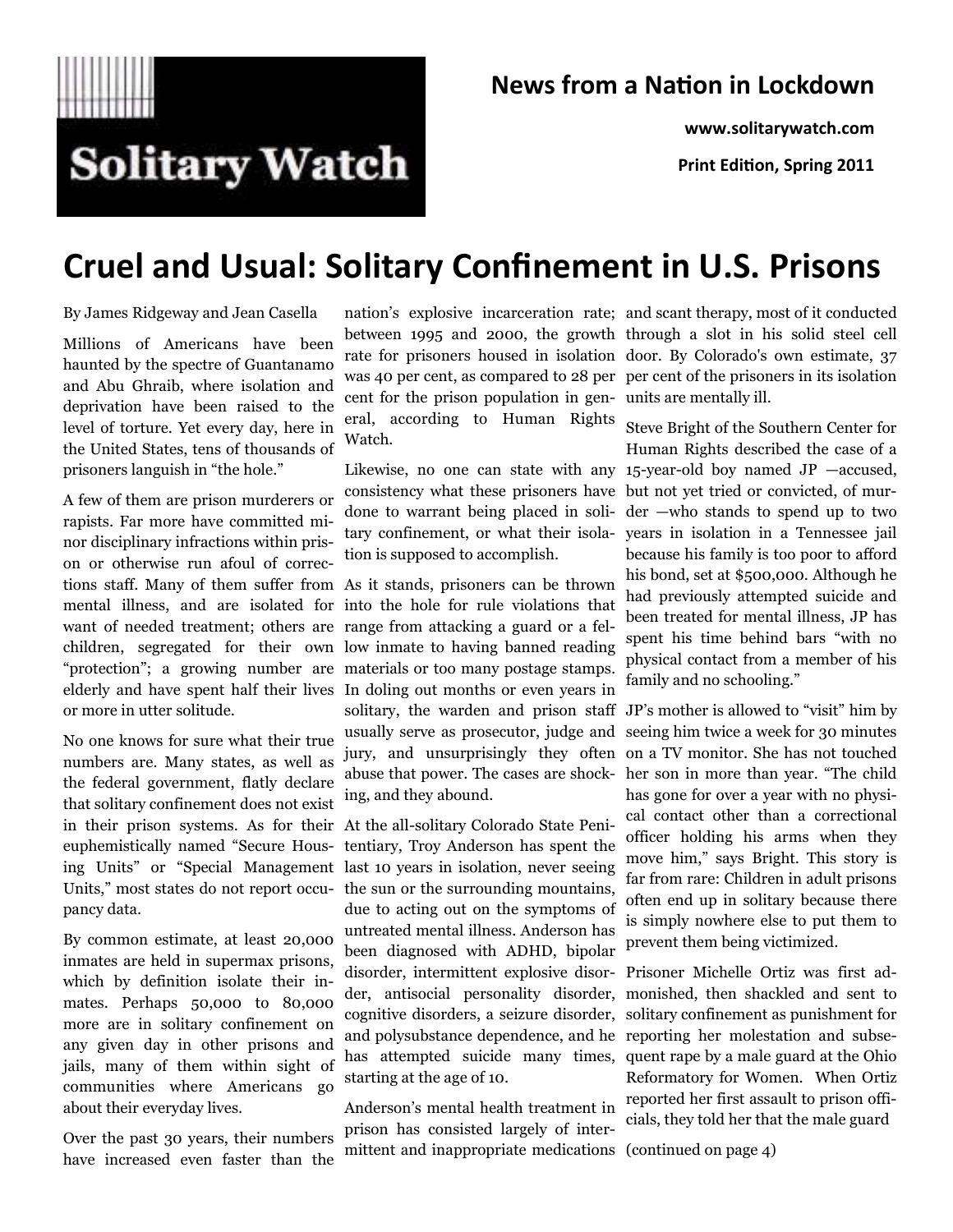## **About Solitary Watch**

Solitary Watch is an innovative web site aimed at bringing this issue out of the shadows and into the light of the public square.

The mission of Solitary Watch is to provide the public—as well as practicing attorneys, legal scholars, law enforcement and corrections officers, policymakers, educators, advocates, and prisoners–with the first comprehensive source of information on solitary confinement in the United States.

Combining a data bank compiled through state-by-state research with background, analysis, breaking news, and "Voices from Solitary," the site will serve as an information clearinghouse and educational resource.

Solitary Watch is on the web at **www.solitarywatch.com**.

The print edition of Solitary Watch is produced quarterly, and includes a small selection of pieces from the site. It is available free of charge to current and former prisoners, to prisoners' families and advocates, and to non-profit organizations. To receive a copy, send a request to the address or email below.

We also welcome accounts of life in solitary confinement, as well as stories, poems, essays, and artwork by inmates in isolation. Please send contributions to "Voices from Solitary" at the address below.

**PO Box 11374, Washington, DC 20008**

**solitarywatchnews@gmail.com**

### **Recipe for Madness in Prisons**

By Dr. Terry Kupers

The recipe for creating madness in our prisons is easy enough to explicate; one merely needs to identify the steps that were taken to reach the current state of affairs. Here is the recipe:

Begin by over-crowding the prisons with unprecedented numbers of drug-users and petty offenders, and make sentences longer across the board.

Dismantle many of the rehabilitation and education programs so prisoners are relatively idle.

Add to the mix a large number of prisoners suffering from serious mental illness.

Obstruct and restrict visiting, thus cutting prisoners off even more from the outside world.

Respond to the enlarging violence and psychosis by segregating a growing proportion of prisoners in isolative settings such as supermaximum security units.

Ignore the many traumas in the pre-incarceration histories of prisoners as well as traumas such as prison rape that take place inside the prisons.

Discount many cases of mental disorder as "malingering."

Label out-of-control prisoners "psychopaths."

Deny the "malingerers" and "psychopaths" mental health treatment and leave them warehoused in cells within supermaximum security units.

Watch the recidivism rate rise and proclaim the rise a reflection of a new breed of incorrigible criminals and ―superpredators.‖ **•**

*Dr. Terry Kupers is a psychiatrist and a leading expert on the psychological affects of solitary confinement. This piece is an excerpt from a longer article titled "How to Create Madness in Prisons," which appeared in the book* Humane Prisons*, edited by David Jones (Oxford: Radcliffe Publishing, 2006).*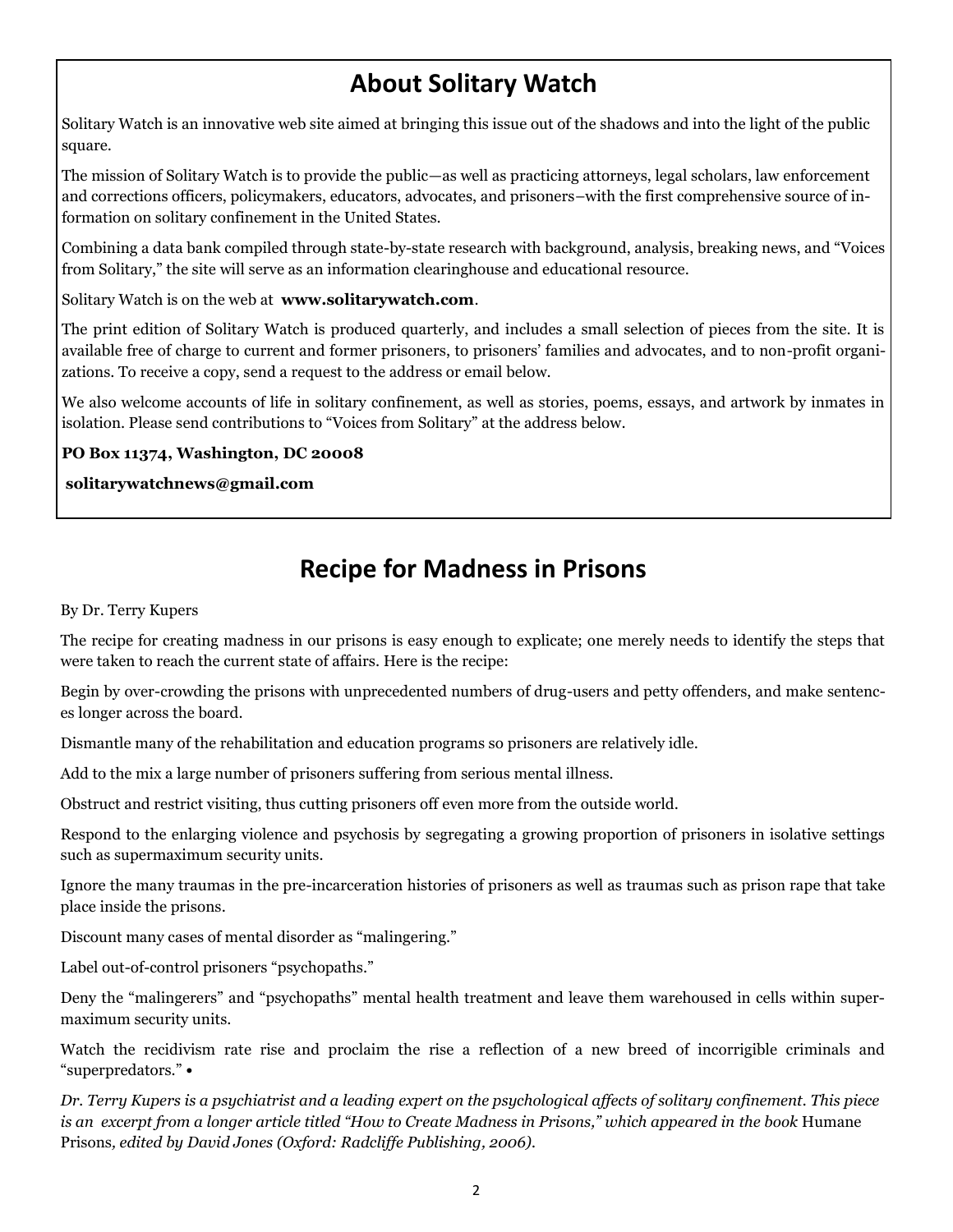## **Solitary Confinement Comes to Capitol Hill**

#### By Daniel Goldman

Most of the presentations at April 5's congressional briefing on the effects of long-term solitary confinement provided a simple overview of what Solitary Watch's readers know well: prolonged, isolated confinement causes serious psychological damage, and most courts and legislatures have been unwilling to find harsh practices unconstitutional or to change this nation's current trajectory. The briefing, held in a packed room at the Rayburn House Office Building, was cosponsored by Congressmen John Conyers (D-MI), Robert C. "Bobby" Scott (D-VA) and Cedric Richmond (D-LA).

The panelists explained some of the problems with solitary and provided insights that could guide reform at the national level, such as isolation time limits, better data collection, more mental health screening and care, and reductions in overcrowding and overall incarceration rates.

David Fathi, Director of the ACLU's National Prison Project, was the first speaker and cited statistics that some 20,000 inmates live in isolation conditions in U.S. supermax prisons. Fathi went on to explain how disparate labeling practices across correctional systems make it difficult to accurately count those in isolation, and that the numbers are therefore certainly much higher. Virtually all prisons and most jails have some form of solitary confinement, but few if any systems keep or disclose data on how many are kept in isolation or for how long.

Laura Rovner provided some ideas for gathering more accurate data about the numbers of people held in solitary  $\bullet$ and the length of their stays, based on her work with inmates at ADX, the federal supermax in Florence, Colorado. At her University of Denver Civil

Rights Clinic, Rovner and her students wrote letters to 133 ADX inmates and asked them to report on their conditions of confinement and lengths of stay. Of the 61 who responded, 33 had been in isolation for more than eight years. Once an inmate is transferred to ADX, it takes a minimum of three years for him to earn enough credit to be moved to another institution, and only five percent actually leave in three years. Reports described mental health interviews of ADX inmates taking place through the cuffports of the nearly soundproof doors and averaging less than five minutes.

Rovner pointed out that these extremely harsh conditions—many of which are in clear violation of international human rights laws—have given the European courts reason to block the transfer of terror suspects to the U.S. on the basis that they would likely end up at ADX.

The only panelist from the corrections community was Michael Randle, a former administrator in the Illinois and Ohio Departments of Corrections. Randle described the reforms that took place during his time in those state systems, "unfortunately as a result of litigation." The five reforms he saw as crucial to improving conditions in solitary were:

- Establishing a centralized process ment—has decided that solitary cononer handbooks.
- disciplinary hearings.
- Creating an appeal process by which challenges go to administra-

tor with access to the director of the system.

- Informing inmates of how long they will be in solitary and what they can do to increase or decrease that time.
- Reducing isolation by using out-of -cell time and a system of progressive housing for transferring out of solitary and back into general population.

Most of the ideas Randle described are already in place in some states, but no prison system has created a policy by which all inmates are humanely and safely treated.

One panelist had himself spent 29 years in solitary confinement: Robert King, the only member of the so-called Angola 3 now living in the free world. Their case was depicted in the documentary film *In the Land of the Free*, which was screened following the panel discussion.

in each system that places prison-finement is an issue worth pursuing at ers in disciplinary solitary only the national level. Gathering data and after independently reviewed hear-reporting on widespread abuses can ings that take place outside the provide some ammunition for the poprisons and that follow specific litical fight that will surely follow the criteria that are disclosed in pris-introduction of any legislation to limit There is a long way to go before solitary practices in the U.S. reach international human rights standards, and there is seemingly very little momentum for getting us there. Nevertheless, a briefing on Capitol Hill raises some hope that at least a small group of congressmen—motivated in part by the successes of the civil rights movesolitary confinement. **•**

 Allowing inmate participation in *Daniel Goldman is a 2011 graduate of Washington and Lee University School of Law and a reporter and researcher for Solitary Watch.*